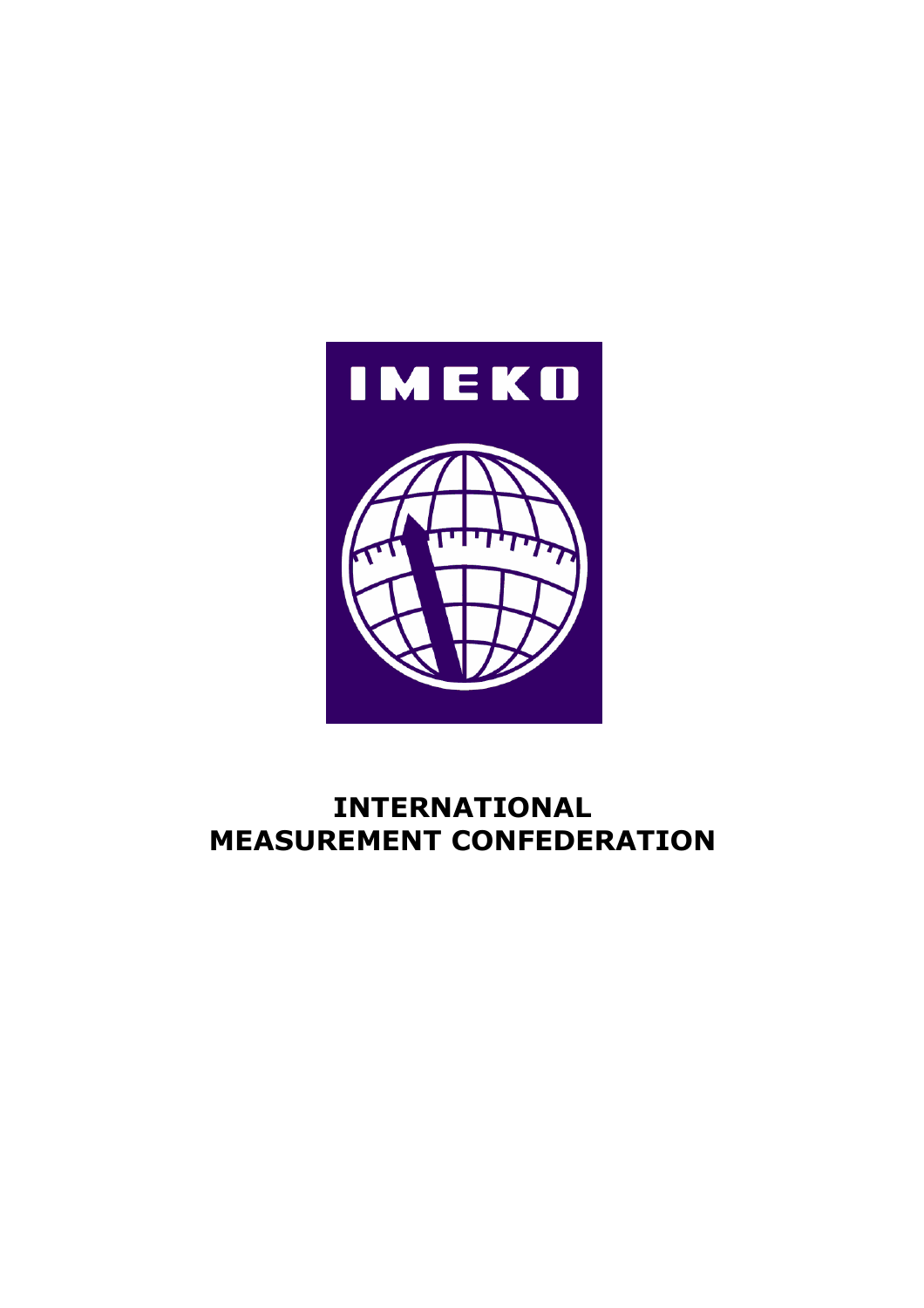# **CONSTITUTION AND BY – LAWS**

# **CONSTITUTION**

**accepted at the 7th Plenary Session of the General Committee of IMEKO**  Warsaw, June 1965

**and amended at the 22nd Plenary Session of the General Council of IMEKO**  Moscow, May 1979

**further amended at the 29th Plenary Session of the General Council of IMEKO**  Aachen, October 1986

**amended at the 36th and 37th Session of the General Council**  Turin, October 1993 and September 1994

**amended at the 43rd, 47th and 48th Session of the General Council**  Vienna, September 2000; Lisbon, November 2004 and Brussels, November 2005

> **amended at the 52nd Session of the General Council**  Lisbon, September 2009

> **amended at the 57th Session of the General Council**  Benevento, September 2014

# **Chapter I – General Principles**

- 1 TITLE AND SEAT
- 1.1 The International Measurement Confederation, IMEKO, is a Confederation of scientific and technical societies concerned with measurement science and technology.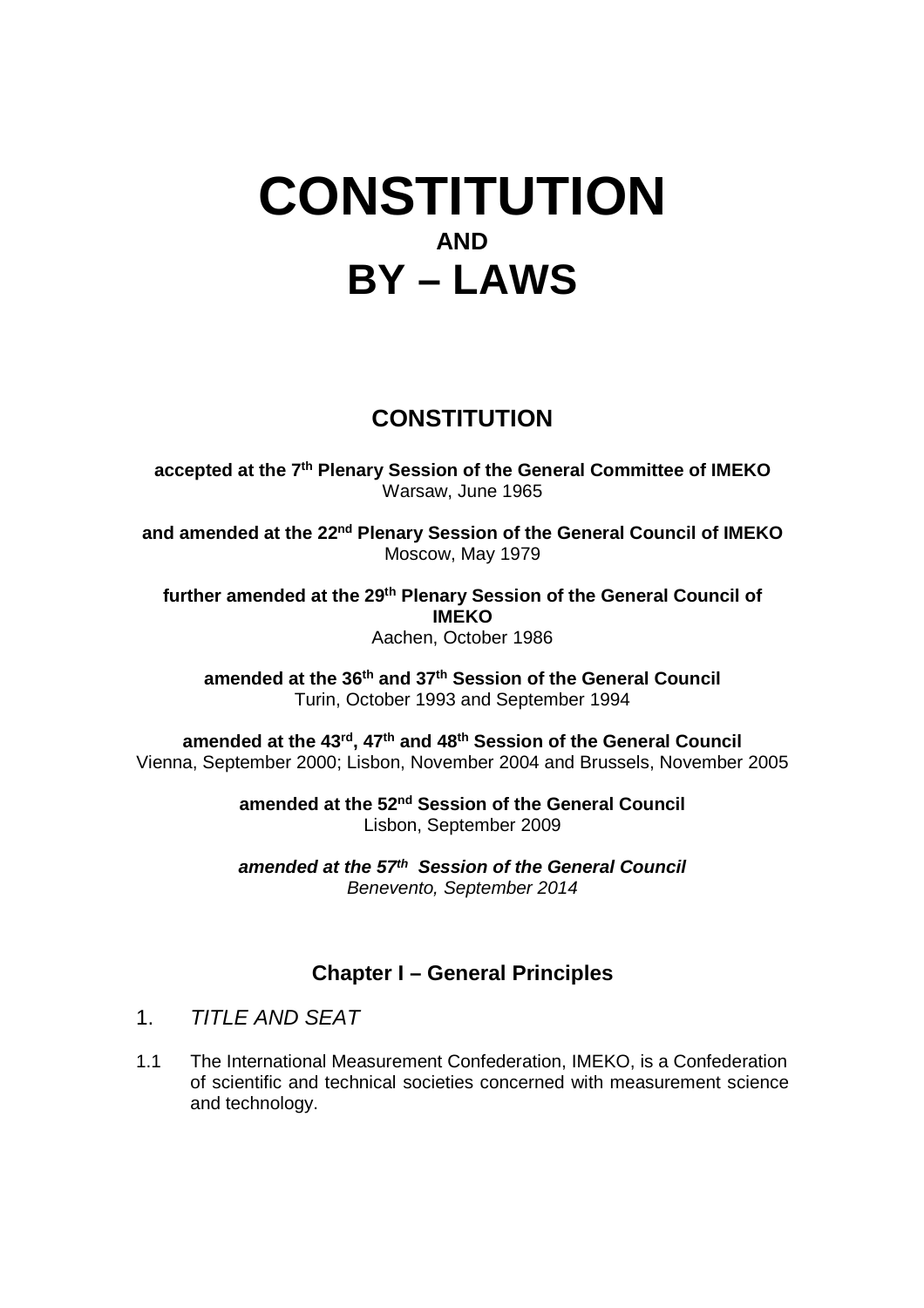1.2 The headquarters of the Confederation are currently located at Dalszínház utca 10, 1<sup>st</sup> floor, No.3, H-1061 Budapest, Hungary. The headquarters of the Confederation are the registered office where the legal statements addressed to the Confederation are filed and the documents of the Confederation specified by the national law are provided.

### 2. OBJECTIVES AND ACTIVITIES

- 2.1 To promote the international exchange of scientific and technical information relating to developments in measuring techniques, instrument design and manufacture and in the application of instrumentation in scientific research and in industry.
- 2.2 To facilitate cooperation among scientists and engineers in studying problems in this field.
- 2.3 To arrange IMEKO World Congresses and establish permanently working technical-scientific committees (TCs, organizing symposia, issuing publications, etc.) as considered desirable to achieve the aims of IMEKO.
- 2.4 IMEKO may cooperate with or be affiliated with other cognate organizations or societies and may join international organizations whose aims are consistent with those of IMEKO.
- 2.5 IMEKO shall not engage in any activities which have commercial aims.

## **Chapter II – Membership**

#### 3. MEMBER ORGANIZATIONS

- 3.1 Technical and scientific societies/institutions or committees composed from two or more such bodies – may be admitted to IMEKO if they accept the IMEKO Constitution and By – Laws and adhere to the aims of IMEKO.
- 3.2 From any one country only one Member Organization may be admitted to IMEKO.

#### **Chapter III – Organization**

- 4. ORGANS AND OFFICERS
- 4.1 The organs of IMEKO are: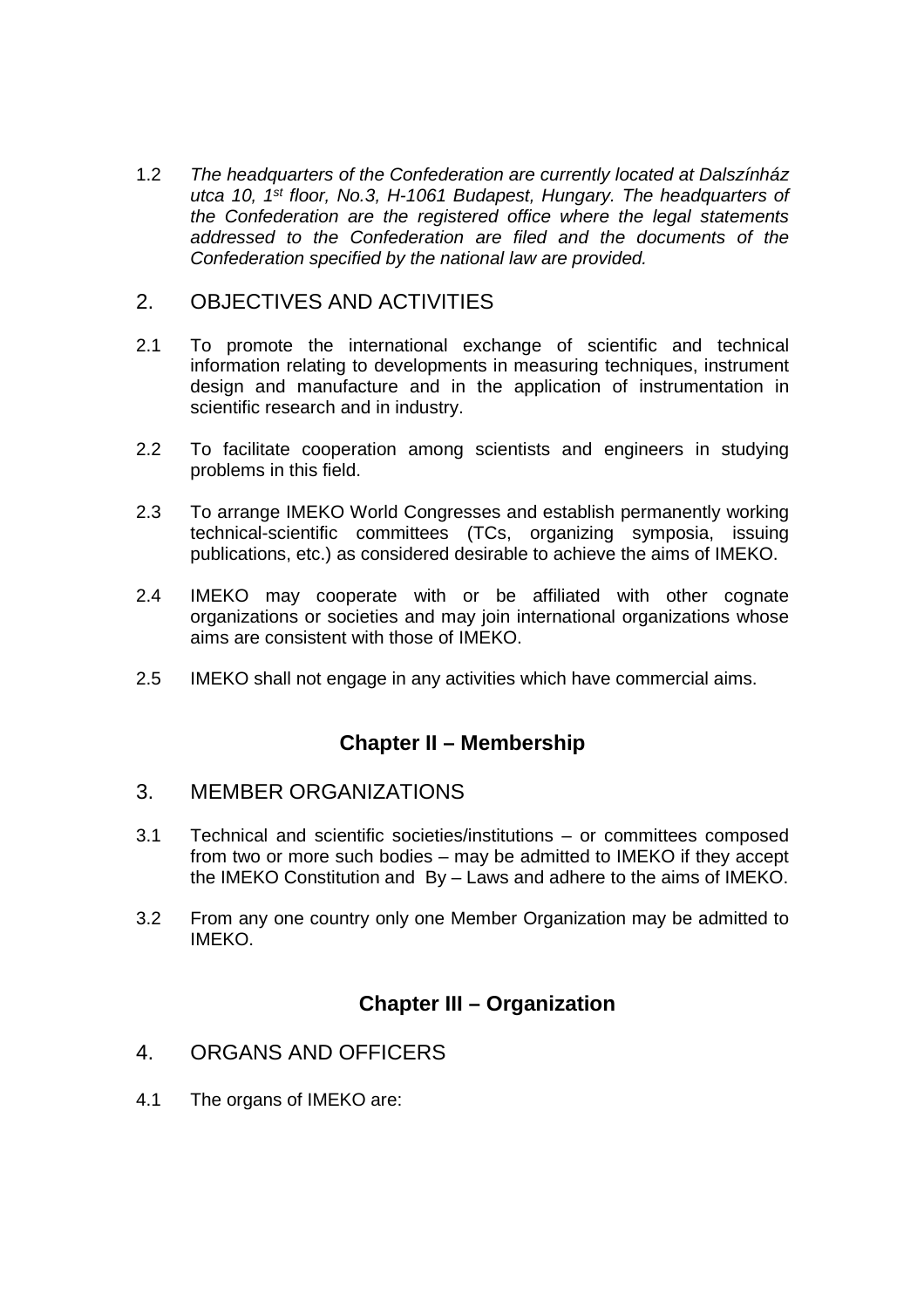- a) General Council (GC)
- b) Technical Board (TB)
- c) Advisory Board (AB)
- d) Secretariat (S)
- e) Standing Committees: Credentials and Membership Committee, Drafting Committee set up by the GC.
- 4.2. The GC is the supreme governing body of IMEKO.
- 4.3 The GC shall consist of one or two delegates from each Member Organization (MO). Each MO has one vote.
- 4.4 Between GC Sessions the management of IMEKO is vested in the IMEKO Officers as listed in paragraph 4.9.
- 4.5 The Technical Board oversees technical activities of IMEKO, especially of the Technical Committees and the Editorial Board of "Measurement". It makes decisions about technical events organized by one or more Technical Committees and circulates these decisions to the GC for information.
- 4.6 The Advisory Board nominates Officers for election and formulates recommendations to the GC on general policy, long-range planning, relations with international organizations, publication activities and procedural matters and guidelines.
- 4.7 The Secretariat is the administrative and executive body of IMEKO. The Secretariat carries out the decisions of the GC and conducts its activities in accordance with guidelines from the GC.
- 4.8 The operation of the Secretariat and the representation of IMEKO will be determined in the country where IMEKO is registered. The Secretariat may be located in any country but shall normally be located in the country of the MO the Secretary General is a member of it. It shall co-operate closely with the MO of the country in which it is located.
- 4.9 The officers of IMEKO are:
	- a) President
	- b) Immediate Past President
	- c) Up to five Vice Presidents
	- d) President Elect
	- e) Treasurer
	- f) Secretary General
	- g) Information Officer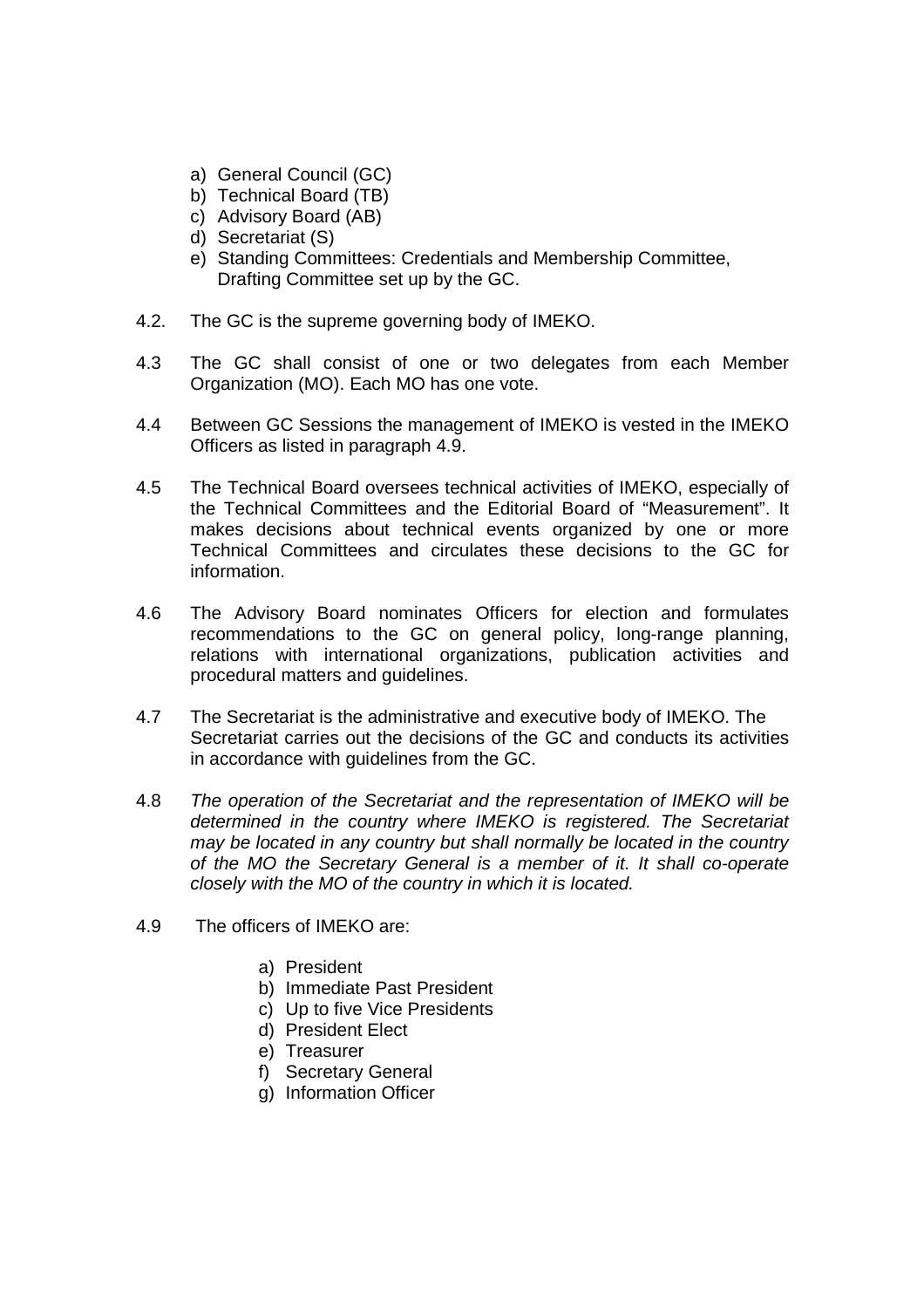They shall serve on an honorary and unpaid basis.

- 4.10 The President heads and represents IMEKO, chairs the GC Sessions, considers the drafts of Agenda of each GC Session and gives the draft documents final approval. The President acts where appropriate in consultation with other Officers in accordance with par. 4.4 of the Constitution.
- 4.11 The Vice Presidents are in charge of special areas of duty, such as chairpersonship of major committees, organization of major events, e.g. World Congresses and the publication of IMEKO scientific journals.
- 4.12 The President Elect or one of the Vice Presidents appointed by the GC acts as Chairperson of the Technical Board and proposes the Agenda of TB Meetings with the help of the Secretariat. The chair shall perform the duties of the President when the President and the Immediate Past President are not able to serve.
- 4.13 The Treasurer shall direct the financial activities of IMEKO, prepare a triennial financial plan and an annual budget.
- 4.14 The Secretary General is the legal representative of IMEKO and directs the activities of the Secretariat according to the Constitution and By-laws and to the relevant international and national legislation, in accordance with the current approved budget and with general guidelines from the GC and the President.
- 4.15 The Information Officer creates, maintains and constantly updates the IMEKO homepage on the basis of data received from sources connected to IMEKO, as instructed by the other Officers, and with the help and agreement of the Secretariat.
- 4.16 In case of the inability of the President to act, the duties of his office shall be performed by other Officers in the following order:
	- i. the Immediate Past President
	- ii. the President Elect
	- $iii$  the Vice President most senior in office who is able to act
- 4.17 All Officers shall be nominated from the active membership of an MO. No two Officers may be nominated from the same MO, except that the Vice President responsible for a World Congress and the Information Officer are not counted for that purpose. No person may serve twice as President. The terms of office shall be three years. The terms of office of a Vice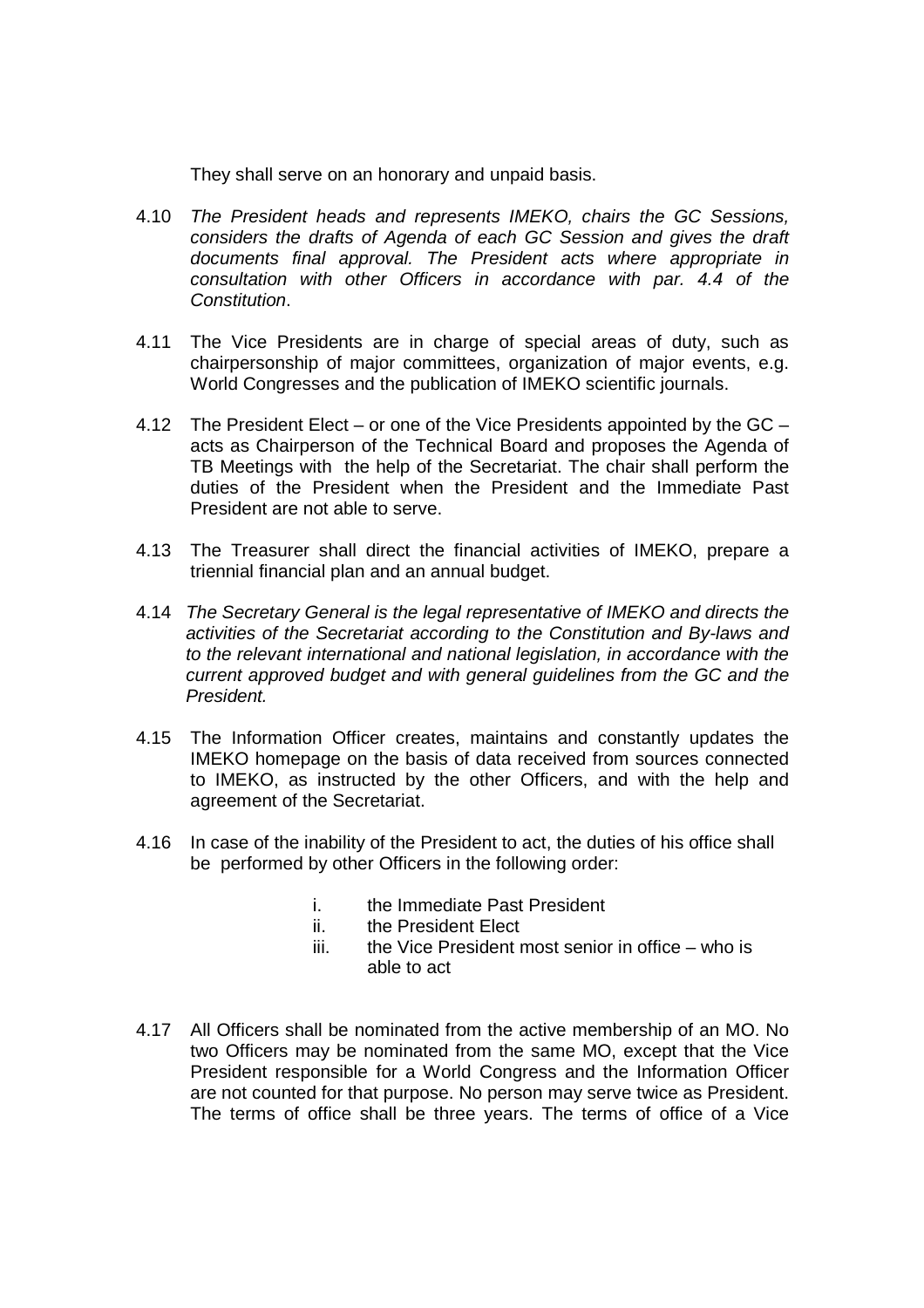President shall in each case be determined by the GC on election, normally terminating with the completion of the task he was given. The terms of office of the Secretary General and the Treasurer may be renewed.

4.18 In the event that an Officer other than the President is permanently unable to serve, the President may appoint a person qualified under par. 4.17 to serve in his place. Such an Officer shall serve until the next Session of the GC. The GC shall, at that Session, elect a person qualified under par. 4.17 to serve in the vacant office until the end of the President's term. Service in filling such a casual vacancy shall not be deemed a term of office within the terms of par. 4.17.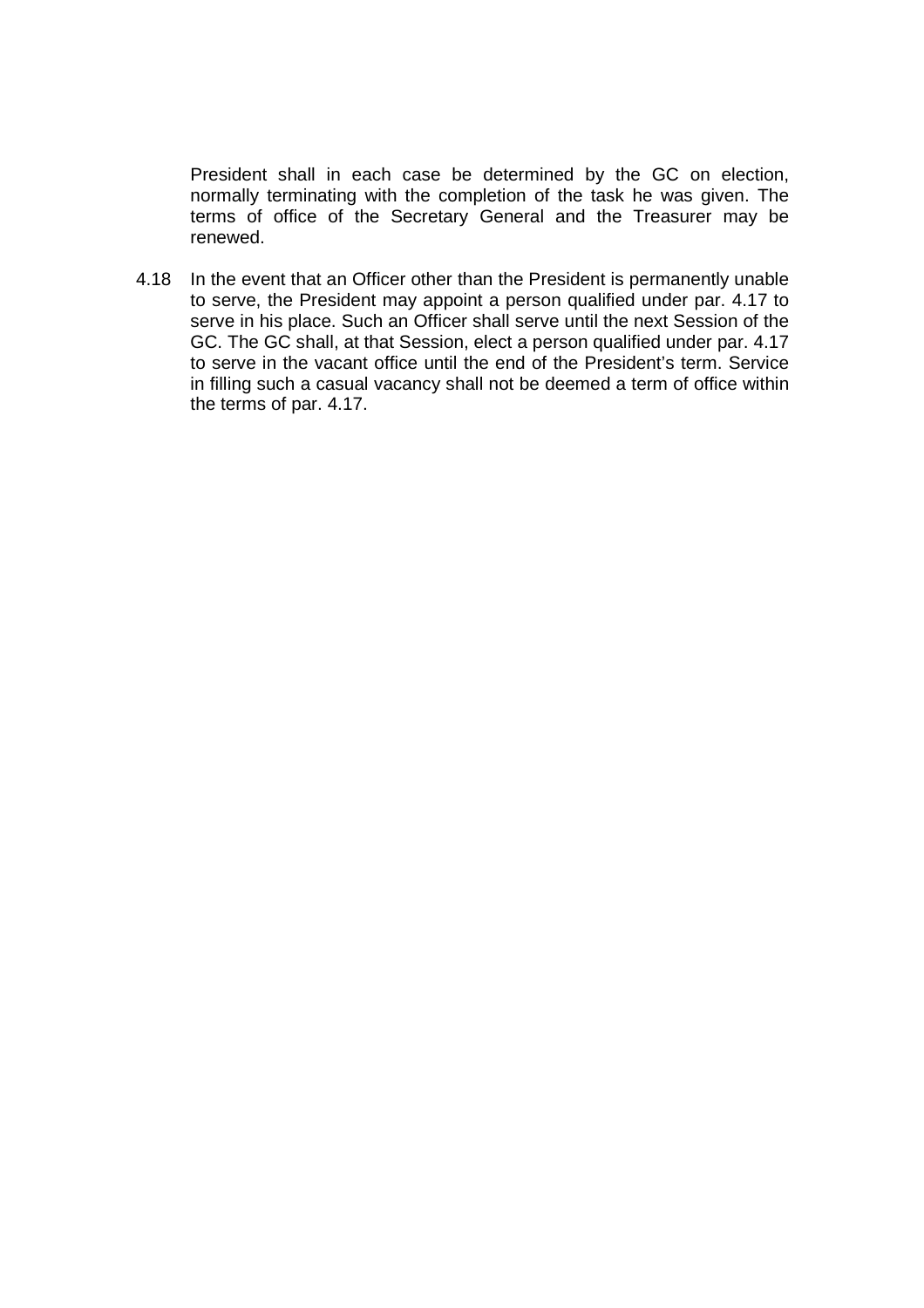# **Chapter IV – Operation of the General Council**

#### 5. SESSIONS

- 5.1 General Sessions of the GC shall be held regularly once a year. In a World Congress year the GC Session shall be organized to coincide with the IMEKO World Congress.
- 5.2 Additional Sessions may be established by a common decision of the GC at the GC Session.
- 5.3 Extraordinary Sessions must be called by the Secretary General at the request of the President, or of any MO, or on his own initiative, if in each case it is approved by a common decision of the GC voting by mail.
- 5.4 No general Session may be called on less than six months notice to the MOs.
- 5.5 A quorum will exist at a Session when a simple majority of all Member Organizations are represented by delegates in person.
- 5.6 In an exceptional case when an MO can not be represented by a delegate in person at a GC Session, it may empower another MO to vote on its behalf by proxy. Each MO can accept only one proxy representation. Proxies may be exercised only exceptionally, if a quorum is not otherwise present. In such a case all proxies will be counted for the quorum and all votes. The validity of the proxy shall be subject to approval of the Credentials and Membership Committee. The MO can instruct how the proxy shall be exercised.

#### 6. DECISIONS

- 6.1 Decisions made at a Session or by correspondence constitute the only decisions of IMEKO.
- 6.2 Sessions of the GC may take special as well as common decisions.
- 6.3 The following matters require a Special Decision at a Session:
	- a) Changes to the Constitution and the By-Laws.
	- b) Membership in IMEKO.
	- c) Affiliation of IMEKO to other organizations.
	- d) Financial obligations to IMEKO.
	- e) Dissolution of IMEKO.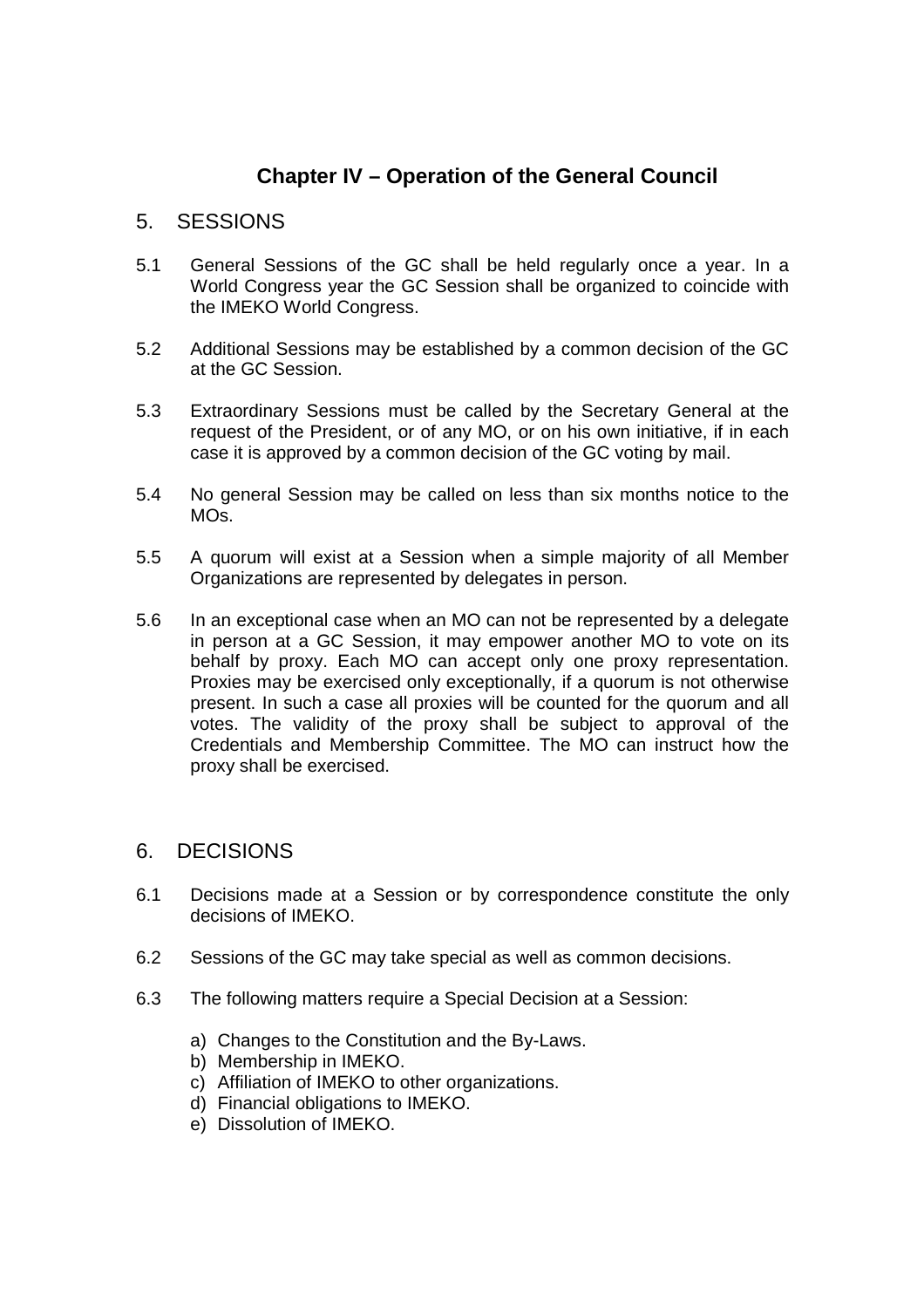- 6.4 No question requiring a Special Decision may be considered unless it has been placed on the Agenda in advance.
- 6.5 Special Decisions of the GC shall be considered adopted if one fifth or more of the Member Organizations do not vote an objection.
- 6.6 Common Decisions shall be taken by an affirmative vote of a simple majority of the MOs present at the meeting.
- 6.7 Common Decisions of the GC may be taken by correspondence and shall be considered adopted when a simple majority of the MOs notify the Secretary General of their approval.

#### 7. RECORDS

The records of the GC consist of:

- a) minutes of each meeting, approved by the Drafting Committee,
- b) resolutions adopted at each Session by common or special decision and approved by the Drafting Committee in English language. An official text shall be signed by the delegates of the MOs represented at the Session.

#### **Chapter V – Languages, Arrangements, Finances**

- 8. LANGUAGES
- 8.1 Working languages of IMEKO are English, French, German and Russian. Preferred working language is English.
- 8.2 Other languages will be added for the conduct of World Congresses, for publication or whenever it is considered necessary by a common decision of the GC.

#### 9. ARRANGEMENTS

9.1 The arrangement of World Congresses and other events will be the responsibility of an MO entrusted by a common decision of the GC. The MO entrusted with the arrangement of any IMEKO event must guarantee equal opportunity to participate from the countries of the MOs.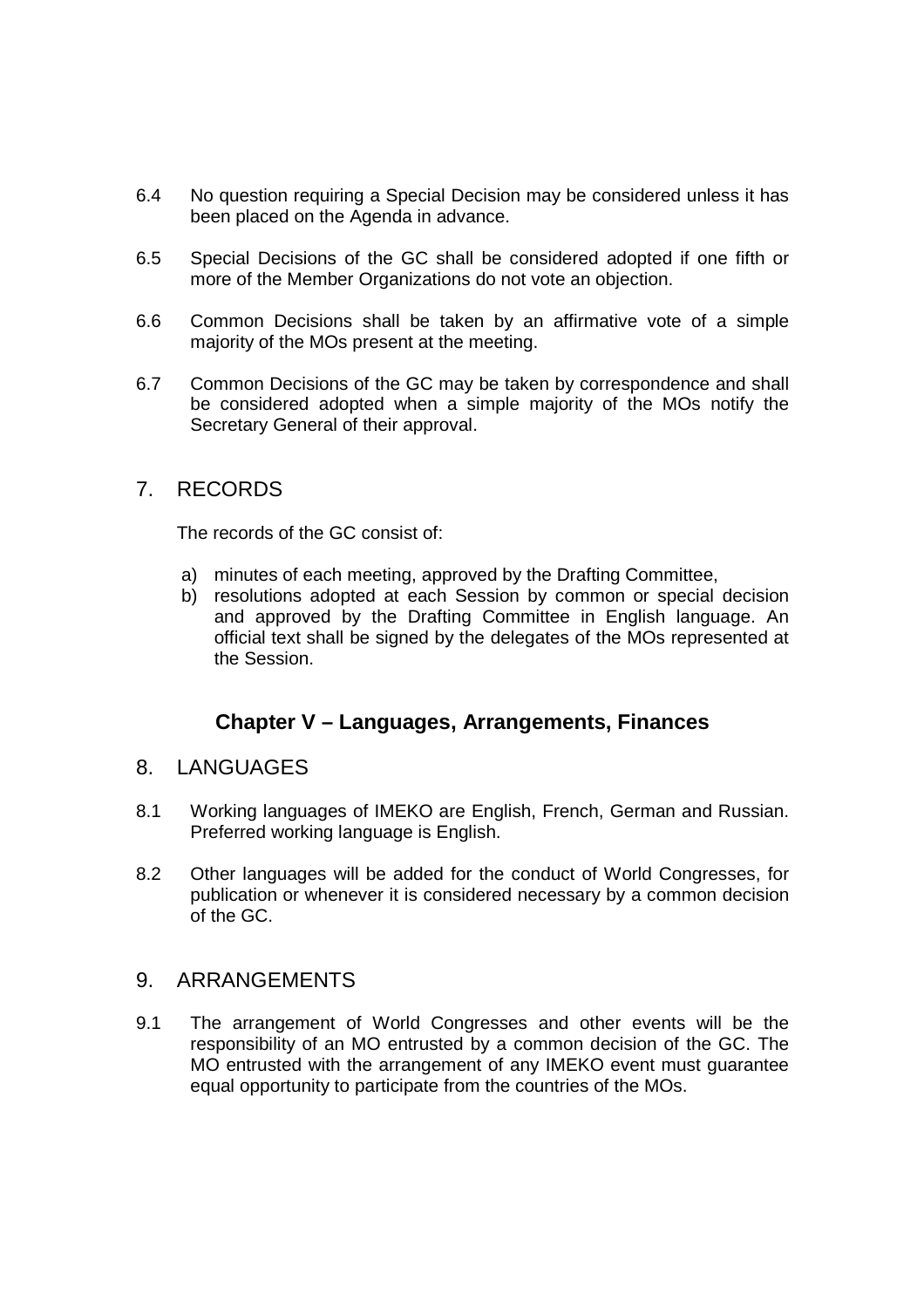9.2 The arrangements of a host MO will be submitted for approval by a common decision of the  $GC - by$  mail, if necessary – before the MO is authorized to proceed.

#### 10. FINANCES

- 10.1 IMEKO shall conduct all its financial activities using the total income collected from the following sources:
	- a) membership dues from MOs,
	- b) 5% contribution from TC conferences and other IMEKO events at which fees are collected, 5% of the registration fee multiplied by an appropriate percentage of the total number of paid registration fees, proposed by the TB, for joint events or a minimum contribution, which is proposed by the TB and determined by the GC on the basis of the signed Note of Commitment regarding the organisation of the event,
	- c) 10% contributions from participation fees received at IMEKO World Congresses.
	- d) royalties after publications based on IMEKO copyrights,
	- e) profits from periodical publications,
	- f) contractual income from UNESCO, UNIDO, etc.
	- g) unconditional donations,
	- h) other sources.

IMEKO is not allowed to accept financial loans by its Officers.

- 10.2 The Confederation or its Officers and Organs shall not be held responsible for any expense of World Congresses, symposia, publications or any other activity carried on in the name of IMEKO by a Member Organization.
- 10.3 The individual MOs will cover all their own expenses in connection with their participation in IMEKO activities.
- 10.4 The host MO for a World Congress or TC event may charge a registration fee and use revenue from a parallel exhibition to help cover its expenses. In the case of a World Congress, such arrangement will be presented to the GC for approval in advance.
- 10.5 Money may be remitted to the IMEKO Secretariat in the currency of the country of the Secretariat or in any convertible currency.
- 10.6 The Treasurer shall submit a yearly statement of accounts, an annual budget and a three-year financial plan for approval by the General Council.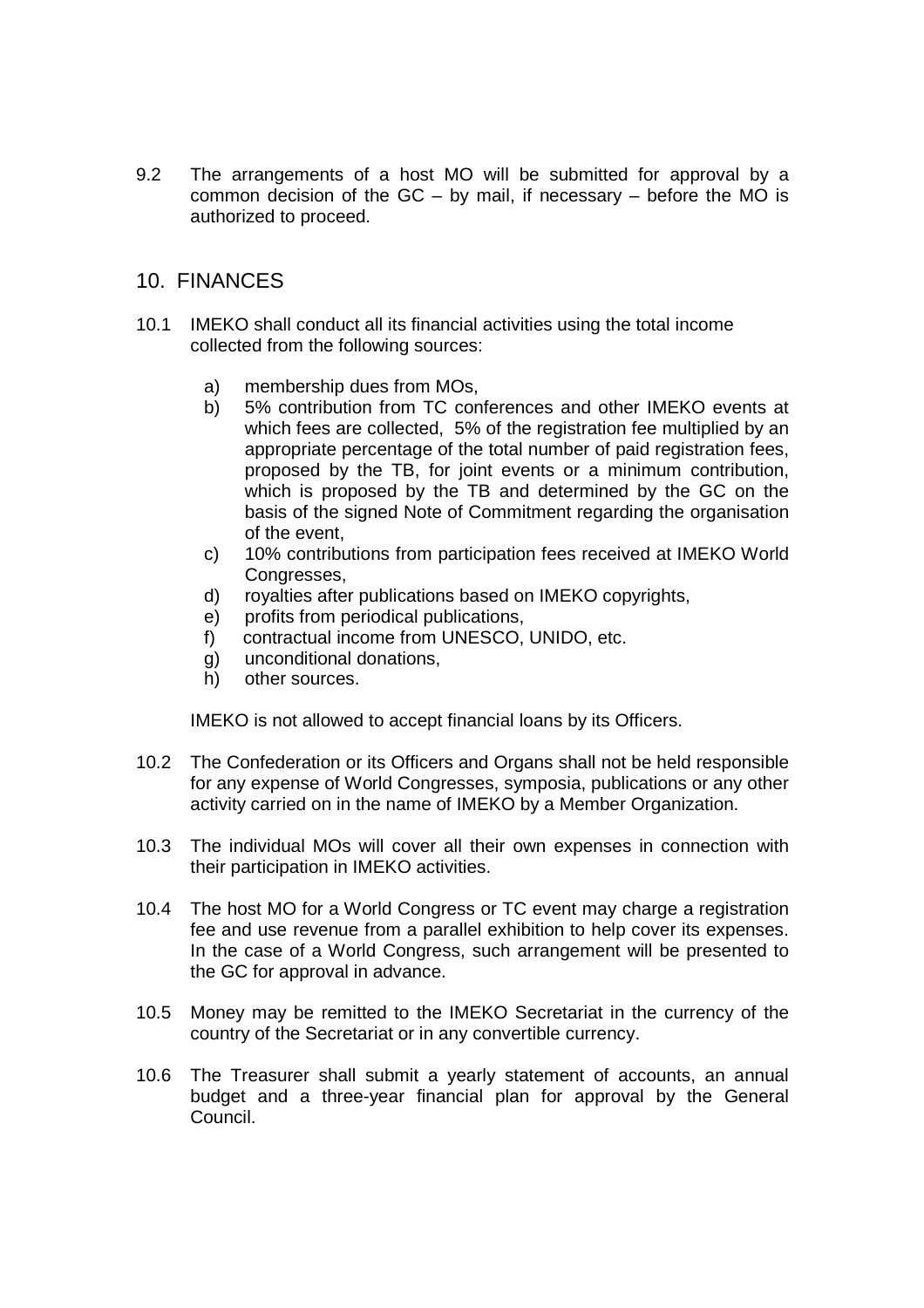- 10.7 Member Organizations of IMEKO shall pay annual dues to cover the operating expenses of IMEKO on a basis (called Unit of Contribution UC) fixed by the GC for three-year periods. MOs shall choose to set their dues in one of the following categories, based on the size and resources of the Organization and as proposed by the Treasurer:
	- a) One UC in special cases, for a very small, newly admitted organization in the first 3-year period
	- b) Two UCs for small Organizations
	- c) Four UCs for medium sized Organizations
	- d) Eight UCs for strong Organizations
- 10.8 The Treasurer shall prepare a proposal for the value of a Unit of Contribution to be determined by the GC on the basis of the triennial financial plan and the number of MOs in each of the above categories.
- 10.9 The fiscal year of IMEKO is the calendar year from January 1<sup>st</sup> to December 31<sup>st</sup>. The Treasurer shall send a timely invoice on membership dues payable January 1<sup>st</sup> of each year, to the Member Organizations.
- 10.10 If an MO falls two years in arrears in the payment of its membership dues, the General Council may terminate its membership status in IMEKO by a Special Decision. Membership may also be terminated by the MO itself by a written declaration to the President or to the Chairperson of the Credentials and Membership Committee six months in advance of the cancellation date of membership. In either case an MO shall remain obligated to pay past dues up to the date of termination.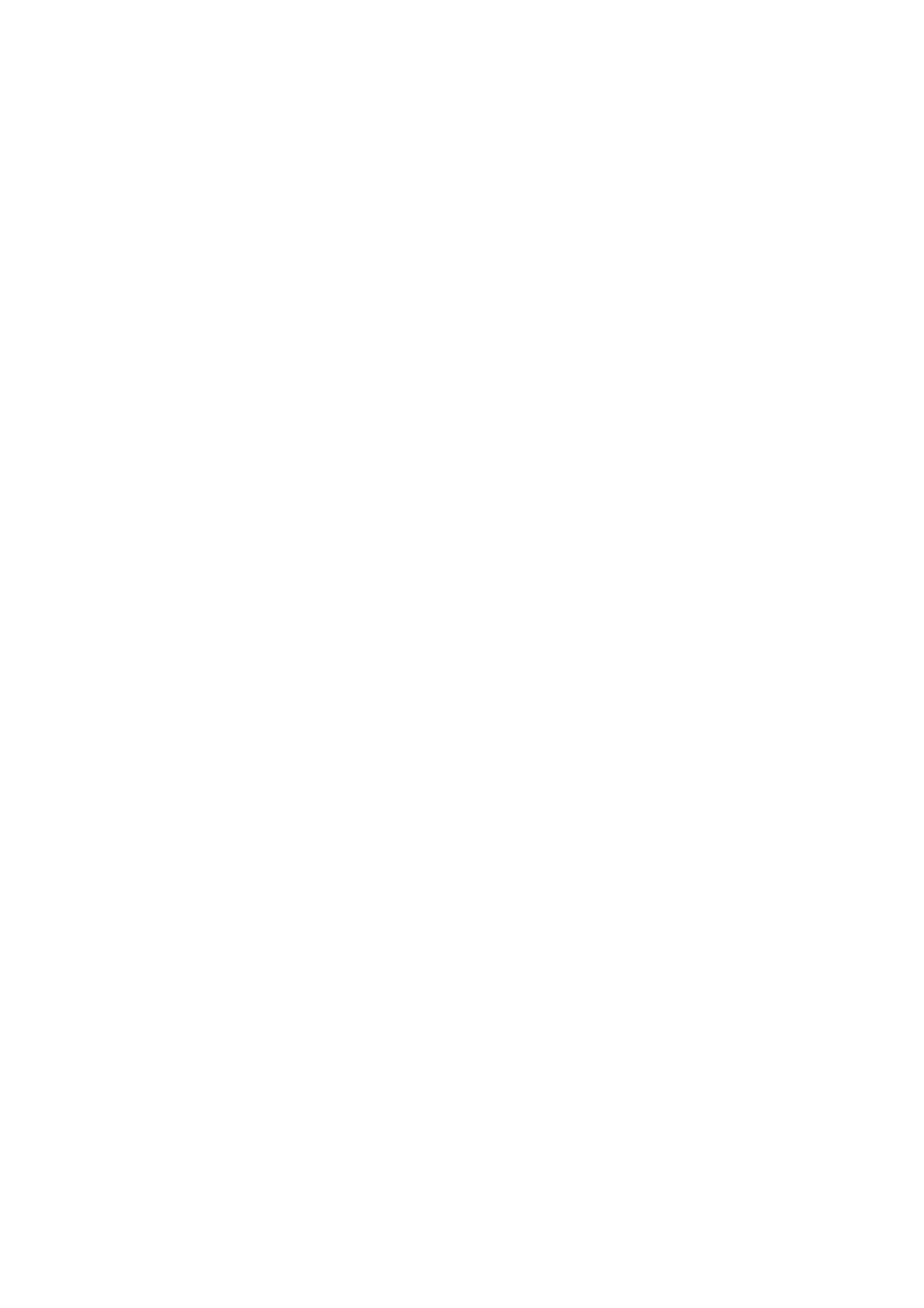# **By – Laws**

**accepted at the 7th Plenary Session of the General Committee of IMEKO**  Warsaw, June 1965

**amended at the 22nd Plenary Session of the General Council of IMEKO**  Moscow, May 1979

**amended at the 25th Plenary Session of the General Council of IMEKO**  Berlin, May 1982

**further amended at the 25th Plenary Session of the General Council of IMEKO** 

Aachen, October 1987

**amended at the 36th and 37th session of the general Council**  Turin, October 1993 and September 1994

**amended at the 41st, 43rd, 47th and the 48th session of the General Council**  Vienna, September 1998 and 2000; Lisbon, November 2004 and Brussels, November 2005

> **amended at the 52nd Session of the General Council**  Lisbon, September 2009

> **amended at the 57th Session of the General Council**  Benevento, September 2014

#### 1. GENERAL PROVISIONS

#### 1.1 **Emblem of IMEKO**

In the lower part of a dark rectangle a light-coloured globe is shown symbolized by latitude and longitude lines. At approximately the equator this globe is spanned by an instrument scale crossed by a pointer which starts from the South Pole as a centre and departs from the perpendicular at an angle of about - 15°. Above the globe the inscription "IMEKO" with block capitals appears.

#### 1.2 **Name of the World Congress**

The World Congress organized by IMEKO bears the same name IMEKO, and shall be designated IMEKO I, II, III, etc. consecutively, counting from IMEKO I held in 1958.

#### 2. MEMBERSHIP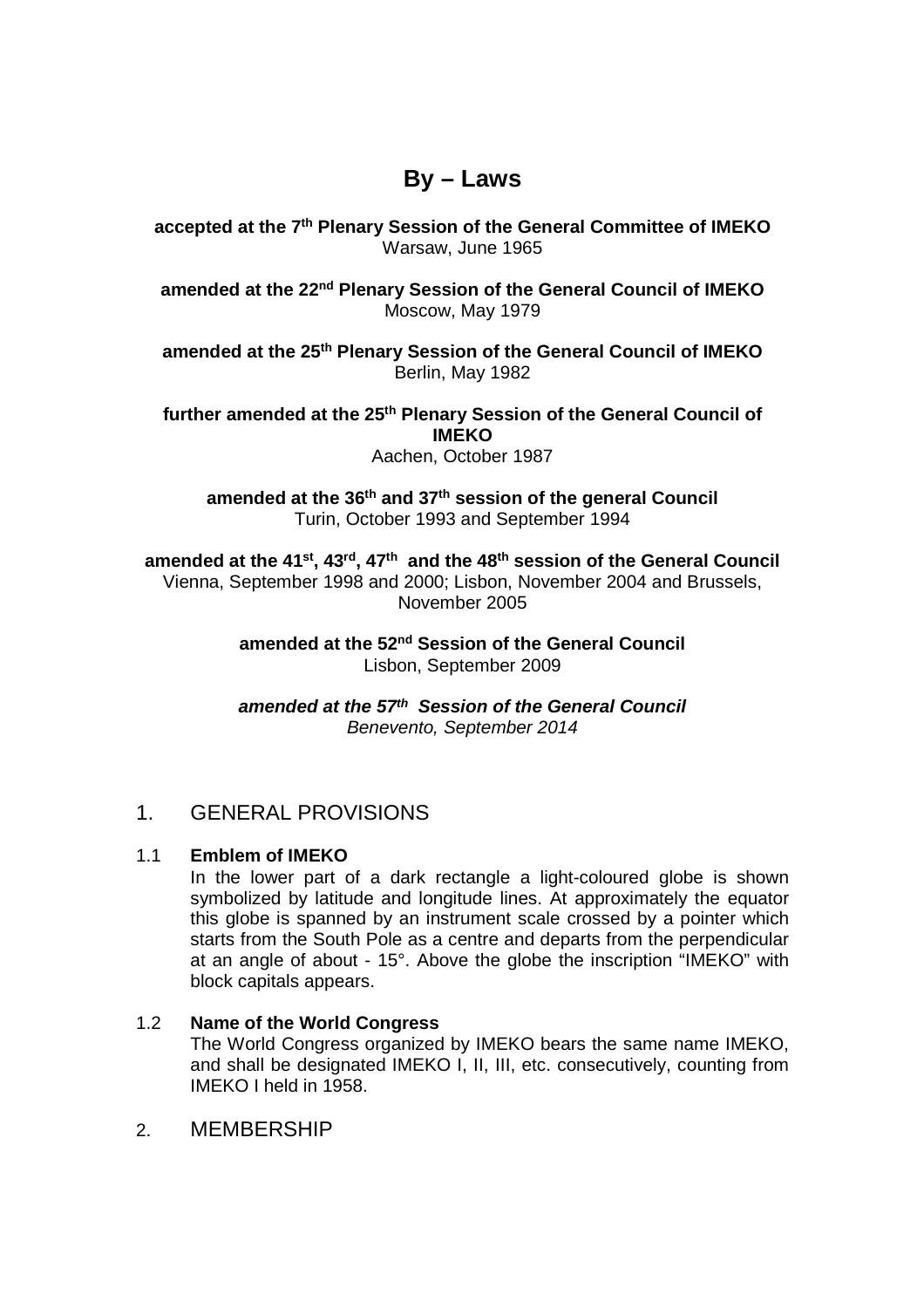#### 2.1 **Qualification for membership**

The stipulation laid down in point 3 of the Constitution shall be considered as complied with if

- a) The applicant is a technical or scientific society the statutes of which specify measurement and instrument technology as one of its main fields of activity.
- b) The applicant is a joint committee set up of the representative of several organizations, each of which would qualify under point a).
- c) The applicant is an institution with a comprehensive field of activity in accordance with the structure and objectives of IMEKO.

#### 2.2 **Procedure of admittance**

All applications for membership must be filed with the Secretariat. The Secretariat investigates whether the application meets the requirements listed in point 3 of the Constitution and point 2.1 of the By-Laws, then submits the application to the Credentials and Membership Committee with a report of its findings. The Committee reviews the application and makes its recommendation in advance, for inclusion in the Agenda of the GC-Session.

#### 2.3 **Procedure of release – termination of membership**

- 2.3.1 Membership in IMEKO may be discontinued by filing a request with the Secretariat at least two months prior to the next Session of the GC of IMEKO so as to enable the Secretariat to inform all Member Organizations about the request. The GC decides when the obligations of the MO concerned expire.
- 2.3.2 If an MO falls two years in arrears with the payment of its membership dues, the Secretary General shall, after consultation with the Treasurer, put a point on the Agenda of the forthcoming General Council Session proposing to terminate, by Special Decision, the membership status of that MO in IMEKO. The MO concerned shall be informed in writing by the Secretary General that this special item will be on the Agenda. The letter should also refer to the amount of arrears and indicate ways for payment.

#### 2.4 **Particular duties of the Member Organizations**

- 2.4.1 The most important duties of the MOs are:
	- a) To promote the cooperation of scientists and engineers of measurement science and technology to exchange experiences and to cooperate in the study of problems in this field.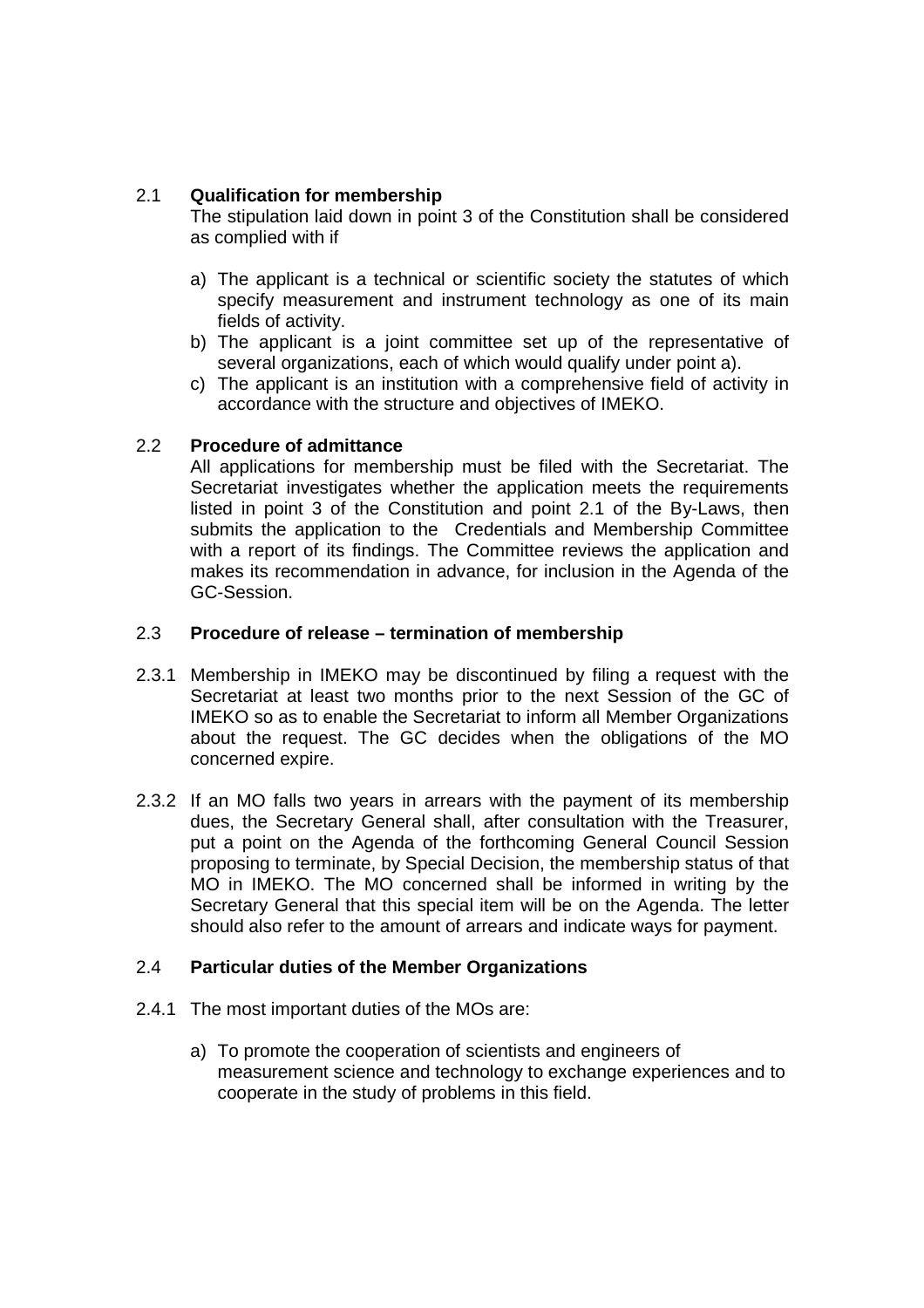- b) To create connections to other scientific and technical bodies in their country dealing with measurement.
- c) To support the active work of official delegates to the GC and the TCs.
- d) To collect papers for IMEKO World Congresses and TC events.
- e) To participate in the selection of papers to ensure the highest scientific standard of World Congresses and other IMEKO events.
- f) To encourage scientific and commercial circles to participate in exhibitions organized in connection with World Congresses, thereby supporting the scientific aims of IMEKO.
- g) To participate in the distribution of ACTA IMEKO and other publications and promoting publicity about IMEKO in the press in its own country.
- h) To encourage the regular subscription of the IMEKO Journal "Measurement" among specialists, institutes and universities in its own country.
- i) To encourage, if appropriate in the circumstances of that Organization and country, the establishment of a National IMEKO Committee (NC) for supporting various activities within the country.
- 2.4.2 IMEKO shall in any country only work through the appropriate MOs, where they exist.

#### 3. ORGANIZATIONS

#### 3.1 **The Secretariat**

- 3.1.1 The Secretariat consists of the Secretary General, other voluntary officials and a paid staff headed by the Secretary General and serve with the consent of the GC. (Reference to it in the Constitution/Chapter III/Section 4.7).
- 3.1.2 IMEKO is registered in Hungary. (Reference to it in the Constitution/Chapter I/Section 1.1 and Chapter III/Section 4.8).
- 3.1.3 The Secretary General shall conduct the correspondence of IMEKO in accordance with its Constitution, regulations and decisions, shall consult by correspondence with MOs and/or with the President on matters not covered by resolutions of the GC and may act on his own initiative in cases when consultation with the President and/or with all MOs is not practicable. Such action shall be reported for approval to the GC at the next Session. (Reference to it in the Constitution/Chapter III/Section 4.14).

#### 3.2 **Session of the GC**

3.2.1 A proposal for the date and place of a General or other Session of the GC is to be submitted by a voluntary host MO through the Secretariat.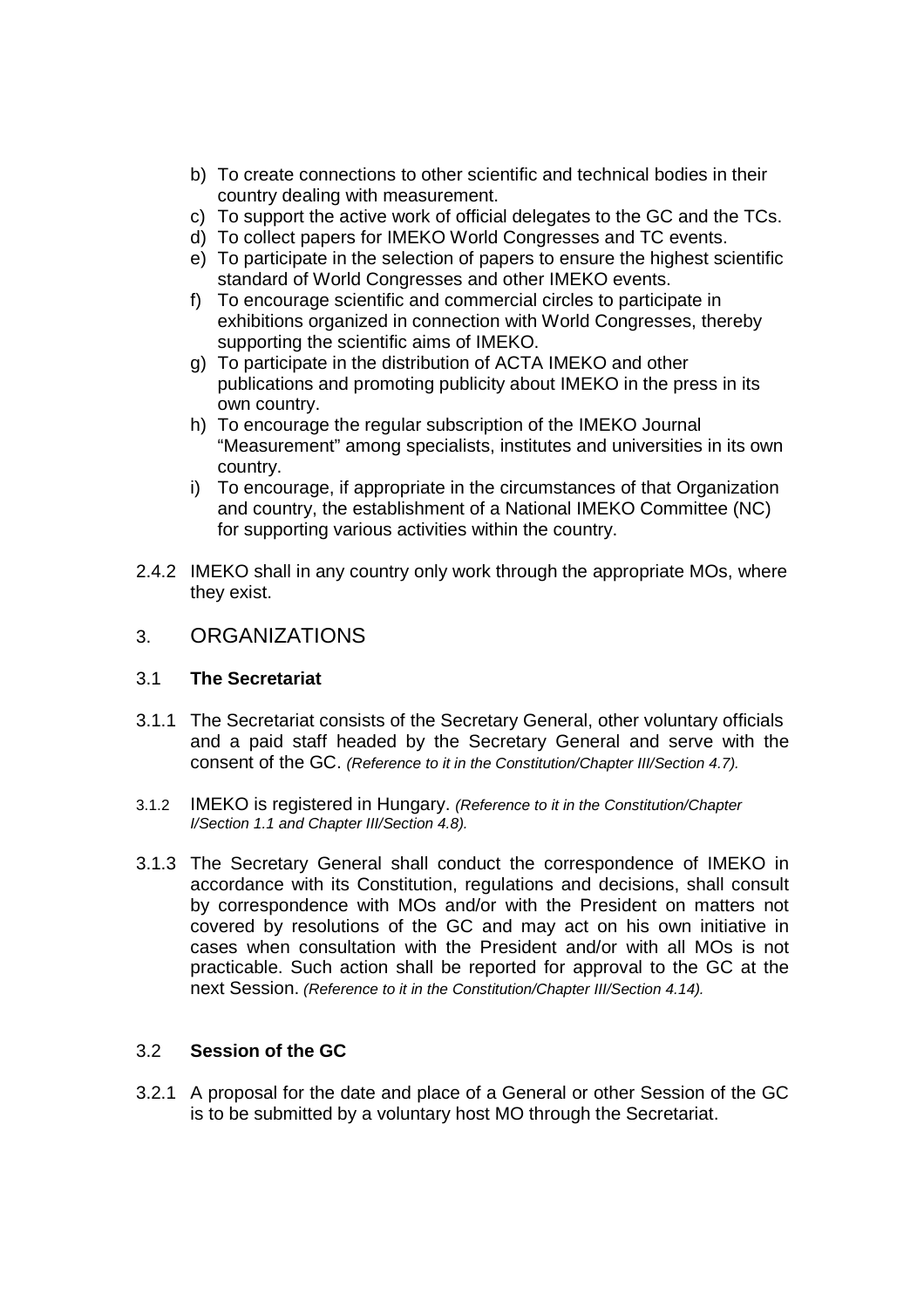- 3.2.2 A proposal for the date and place of any Extraordinary Session of the GC must include a draft Agenda, and the reasons for the convocation of an Extraordinary Session.
- 3.2.3 If possible, the GC-Session preceding a World Congress is to be held at the place accepted for the next IMEKO World Congress.
- 3.2.4 An Agenda for each Session shall be prepared by the Secretariat on the basis of the decisions of the GC, proposals of the Officers and of the MOs. After approval by the President the Agenda shall be dispatched to each MO so that it can be reasonably expected to arrive not less than two months in advance of a Session. The Agenda is to be adopted by a Common Decision of the GC as the first order of business.
- 3.2.5 At the Session concurrent with a World Congress, the GC shall appoint two Standing Committees consisting of no fewer than three and no more than five members, each from different MOs, to serve for a period of three years:
	- a) Drafting Committee to prepare the Resolutions for adoption at each Session of the GC, review and approve the Minutes and do such other tasks as the GC may direct.
	- b) Credentials and Membership Committee to certify the validity of delegates' credentials at GC-Sessions and to examine the qualifications of applicants for membership and make recommendations thereon to the GC.
	- c) No Officer of IMEKO may serve as a member on a Standing Committee.
	- d) The GC may appoint ad hoc Committees for various tasks of various duration, as necessary to carry out the decisions of the GC.
- 3.2.6 Voting by correspondence.

When Common Decisions are taken by correspondence, voting shall be terminated when three quarters of the MOs have cast their vote or after three months have elapsed from the dispatching of the ballot communications, whichever is the earlier. If fewer than the majority of the MOs cast correspondence votes, the item is to be considered as if no decision had been taken. The matter in question may thereafter be raised only at a GC-Session, if accepted on the Agenda.

#### 3.3 **The Advisory Board**

The Advisory Board is responsible to the GC, for which it prepares recommendations on a number of continuous tasks listed below. In addition, the GC may specify further tasks from time to time.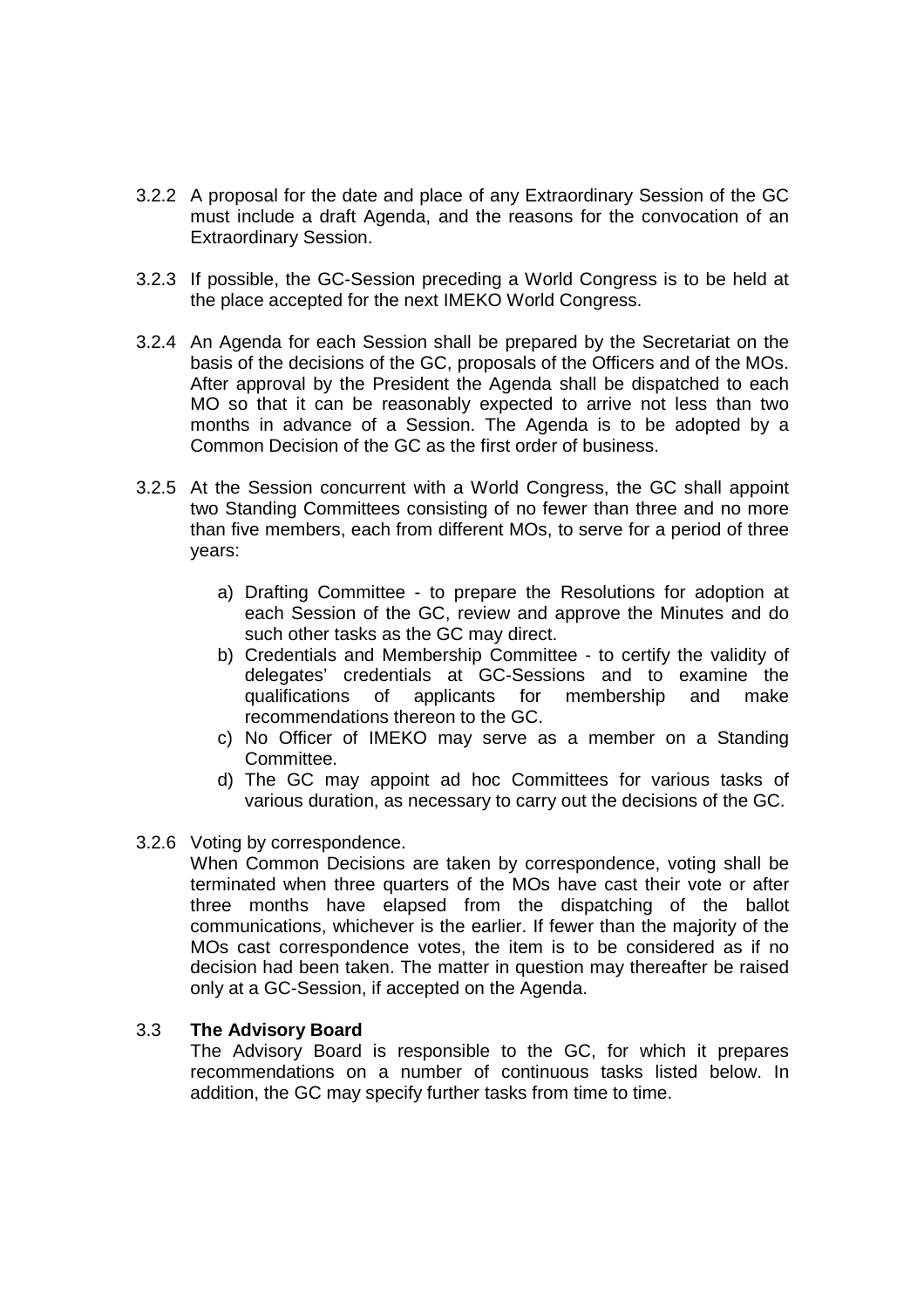- 3.3.1 The main continuous tasks of the AB are
	- a) the formulation of proposals on the policy and strategy of IMEKO,
	- b) the analysis of the scientific activities of IMEKO,
	- c) the advancement of the image of the Confederation,
	- d) publication policies and public relations,
	- e) development of membership,
	- f) nominations for various offices,
	- g) advice to the President on Award matters,
	- h) consultations with the Treasurer on the financial plans of IMEKO.
- 3.3.2 Structure of the AB

The membership of the Advisory Board is

- a) the Immediate Past President or if appointed by the GC, one of the Vice Presidents – who shall act as Chairperson of the Board,
- b) three MO delegates to the GC who have no other IMEKO GC assignment,
- c) a Secretary, nominated from among the members and approved by the GC,
- d) the President Elect

#### 3.4 **The Technical Board**

The Technical Board shall be responsible for

- a) the critical examination of proposals for founding TCs and/or dissolving inactive ones or such with obsolete topics,
- b) where appropriate, the development of proposals for the formation of TCs in areas where such action is necessary,
- c) the high level of TC activities, the future plans and the regular flow of information to "Measurement",
- d) the coordination and possible sponsorship of TC activities,
- e) the approval of events and joint events to be organized by the TCs,
- f) the support of the Editorial Board of "Measurement" particularly in the steady increase of subscriptions,
- g) assistance in preparing Technical Sessions and Round Tables at World Congresses, on topics close to TC interest.
- 3.4.1 Structure of the TB

The members of the Technical Board are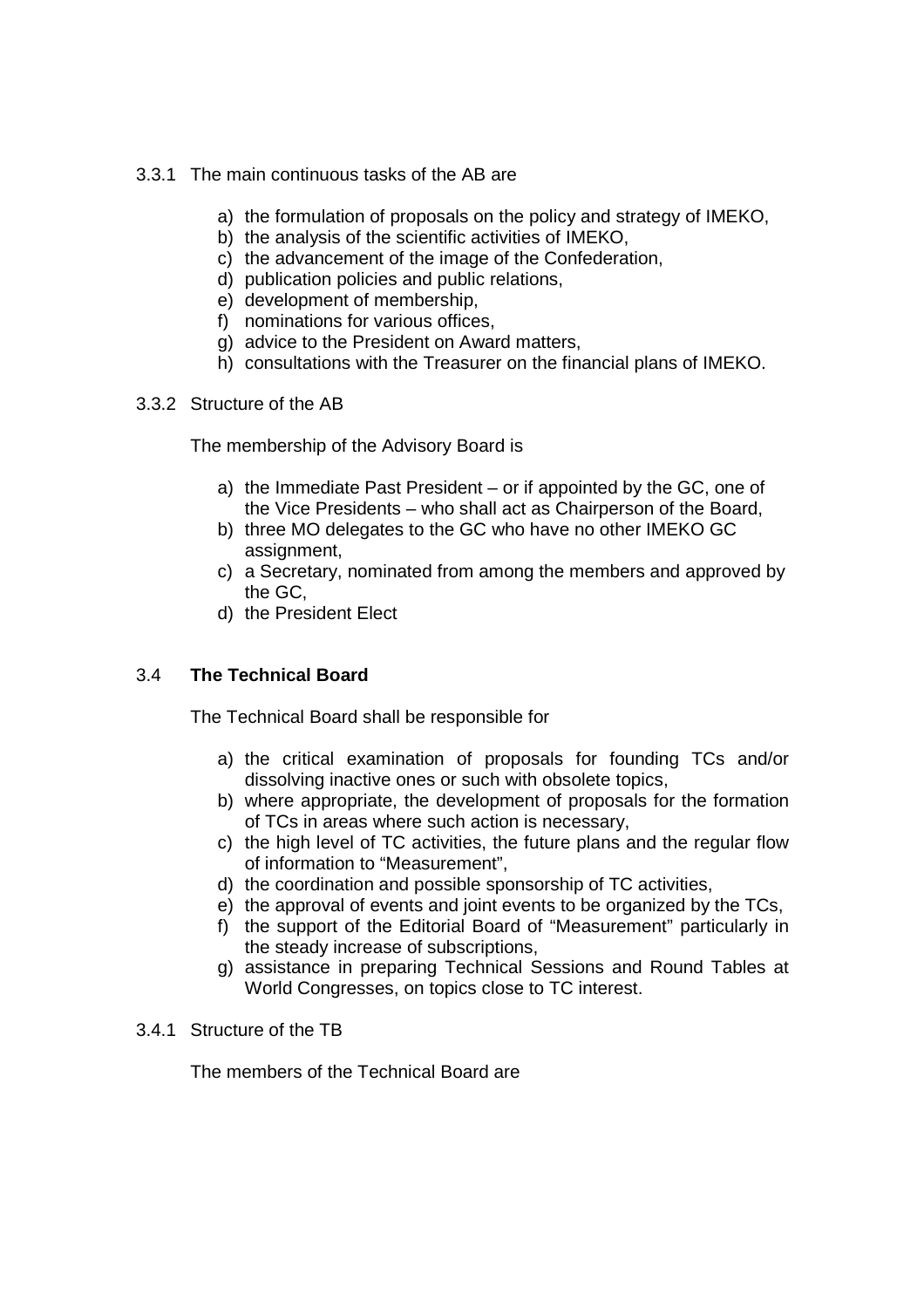- a) the President Elect or if appointed by the GC, one of the Vice Presidents – who shall act as Chairperson of the Board
- b) two MO delegates to the GC who have no other IMEKO GC assignment,
- c) a Secretary, nominated and approved by the GC,
- d) the Chairperson of the Editorial Board,
- e) all TC Chairpersons, who shall serve, ex officio, with the right but without the obligation to participate in the Sessions of the Board,
- f) the Information Officer

#### 3.5 **Operation of the Technical and Advisory Boards**

3.5.1 Sessions of the Boards

Both Boards shall preferably meet one or two days before a GC Session. Mid-year Session in connection with a TC event of Board interest may also be advisable, if otherwise justified. Detailed discussion material shall be distributed in good time. Minuting is not required, but the Chairperson shall circulate an "Aide Mémoire" or summarized recommendations – with the help of the Secretary – to Board members and IMEKO Officers.

#### 3.5.2 Operation of Boards between Sessions of the Boards

Both Boards shall generally perform their work between Sessions by correspondence. The initiating or contributing member shall circulate copies to the others for prompt comment, the Chair shall – with the help of the Secretaries – compose summaries within 30 days, and forward these, in good time, to Board members and the IMEKO Secretariat for circulation to the Officers and – if so ordered by the President – to the GC delegates.

#### 3.6 **The Drafting Committee (DC)**

3.6.1 The Drafting Committee is responsible for the Resolutions and Minutes of GC-Sessions, cooperating closely with the Secretariat.

#### 3.6.2 Structure of the DC

The members of the DC shall consist of a Chairperson and 2 to 4 members elected from among the GC delegates or Distinguished Service Award (DSA) holders (see Art. 5). Service on the DC shall not be a disqualification from other IMEKO GC assignments.

#### 3.7 **The Credentials and Membership Committee (CMC)**

3.7.1 The CMC confirms the validity of credential letters and/or proxies of the MO delegates to the GC before the Session and announces the quorum.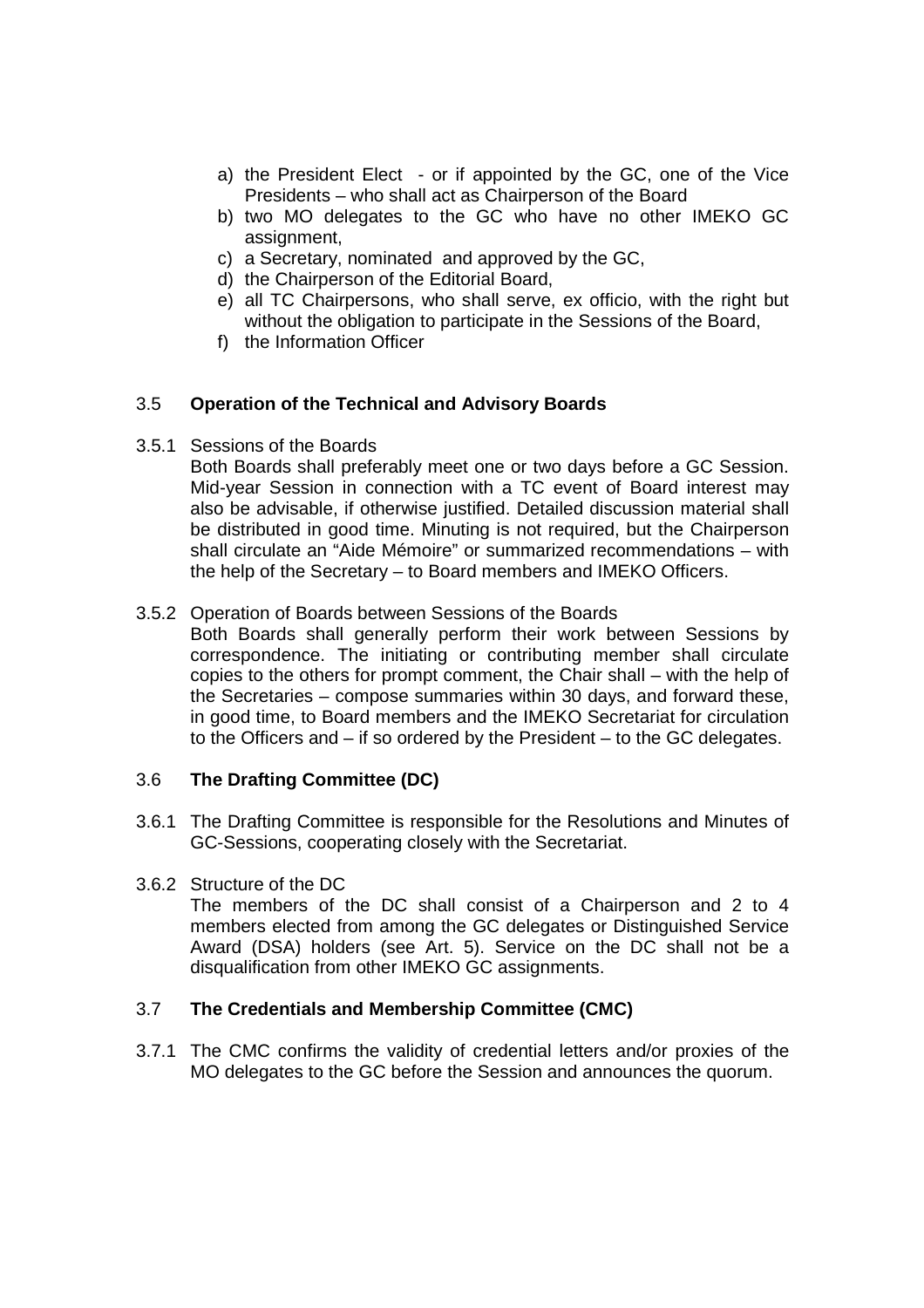- 3.7.2 The CMC examines the applications for membership to IMEKO and advises the GC on further action.
- 3.7.3 Structure of the CMC The members of the CMC shall consist of a Chairperson and 2 to 4 members elected from among the GC delegates or DSA holders. Service on the CMC shall not be a disqualification from other IMEKO GC assignments.

#### 3.8 **Technical Committees**

3.8.1 General provisions

A Technical Committee (TC) is established by common decision of the General Council on the recommendation of the TB. Proposal to form a TC may be submitted to the TB by an MO or by an IMEKO Officer in writing, containing the scientific-technical aim, scope and program of work, responsibility, name and officers. The TC is considered established only after three or more MOs have declared readiness to participate actively in the work.

#### 3.8.2 Membership of TCs

A member of a TC is selected for expert competence in the technical discipline of the TC. The member acts as an individual and not as the representative of an MO.

Candidates for membership in a TC may be proposed to the TB by the Chairperson of an existing TC, an MO or an Officer of IMEKO. The TB shall notify the relevant MO of a proposed candidate. The relevant MO may endorse or otherwise comment on the candidacy. All TC members must be approved by the TB and shall serve voluntarily without compensation from IMEKO.

The term of service of a member of the TC is not limited. A member may be recalled by the President if his activity is not in agreement with the Constitution and By-Laws of IMEKO.

A TC may have also 2-3 members from the same country. TCs are encouraged to set up Working Groups on specific subjects of their discipline.

#### 3.8.3 Officers of the TCs

The Officers of a TC are:

- a) Chairperson
- b) Vice Chairperson
- c) Scientific Secretary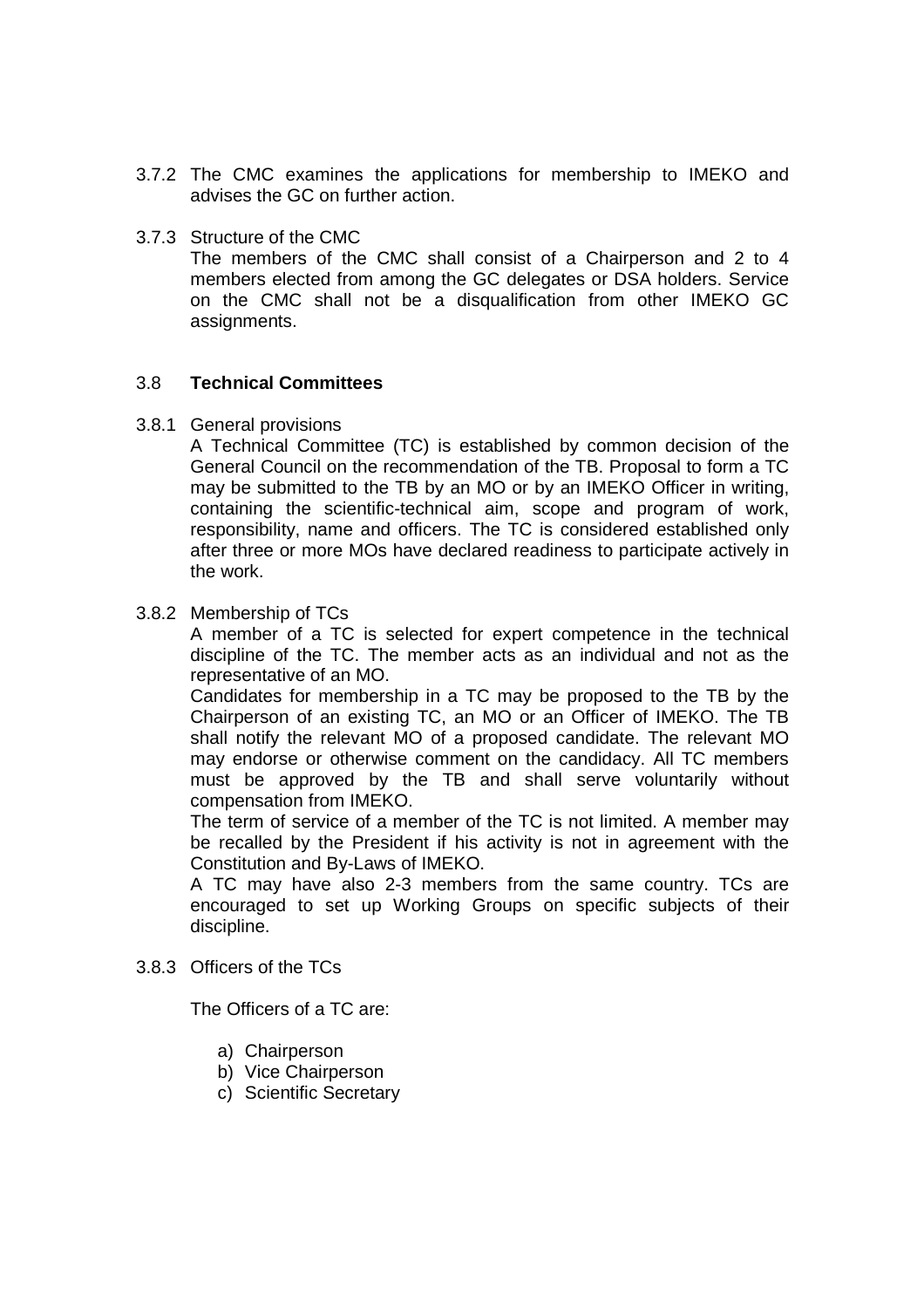The Officers are appointed by the GC on the recommendation of the TB and with the endorsement of the relevant MO. No two Officers of a TC may be endorsed by the same MO. The term of office is nominally three years terminating at the end of the closest GC-Session. Officers may be reappointed not more than twice upon recommendation of the TB and with the endorsement of the relevant MO.

#### 3.8.4 Voting in TCs

Decisions require a simple majority of those voting, with not less than one quarter of the membership present at the TC Meeting.

IMEKO and the GC shall not be responsible for any expense in connection with TC activities.

#### 4. WORLD CONGRESSES, SYMPOSIA AND PUBLICATIONS

#### **4.1 A Congress and its subject matter**

- 4.1.1 An IMEKO World Congress is the gathering of scientists and engineers in order to discuss selected papers and reports and to exchange experiences in accordance with the general aims of IMEKO. The structure, subject matter and duration of a Congress are determined by a common decision of the GC at a Session.
- 4.1.2 The Congress shall be organized at intervals of not less than one year and not more than three years, and be preference follow a three year interval scheme. The MO to be entrusted to organize a World Congress shall be determined at least 5 years in advance by the GC on the basis of a detailed written invitation received by the Secretariat from the MOs not later than two months before the GC-Session competent for a decision. The venue shall be approved not less than three years in advance. The TB shall ensure that TCs will not host events during the year of a World Congress at other locations and will encourage the TCs to contribute to the subject matter of the World Congress.
- 4.1.3 Symposia, conferences and workshops on special matters may be organized on the proposal of a TC if approved by the TB. A TC can also propose to organise a joint event with another institution if approved by the TB.
- 4.1.4 If the organizer of an IMEKO event fails to report and pay the contribution according to par. 10.1.b of the Constitution, within one year after the event, the Secretary General shall place an item on the Agenda of the forthcoming GC-Session concerning the withdrawal of the right of the MO concerned to stage further events. At the same time, the Secretary General has to inform the MO about the situation.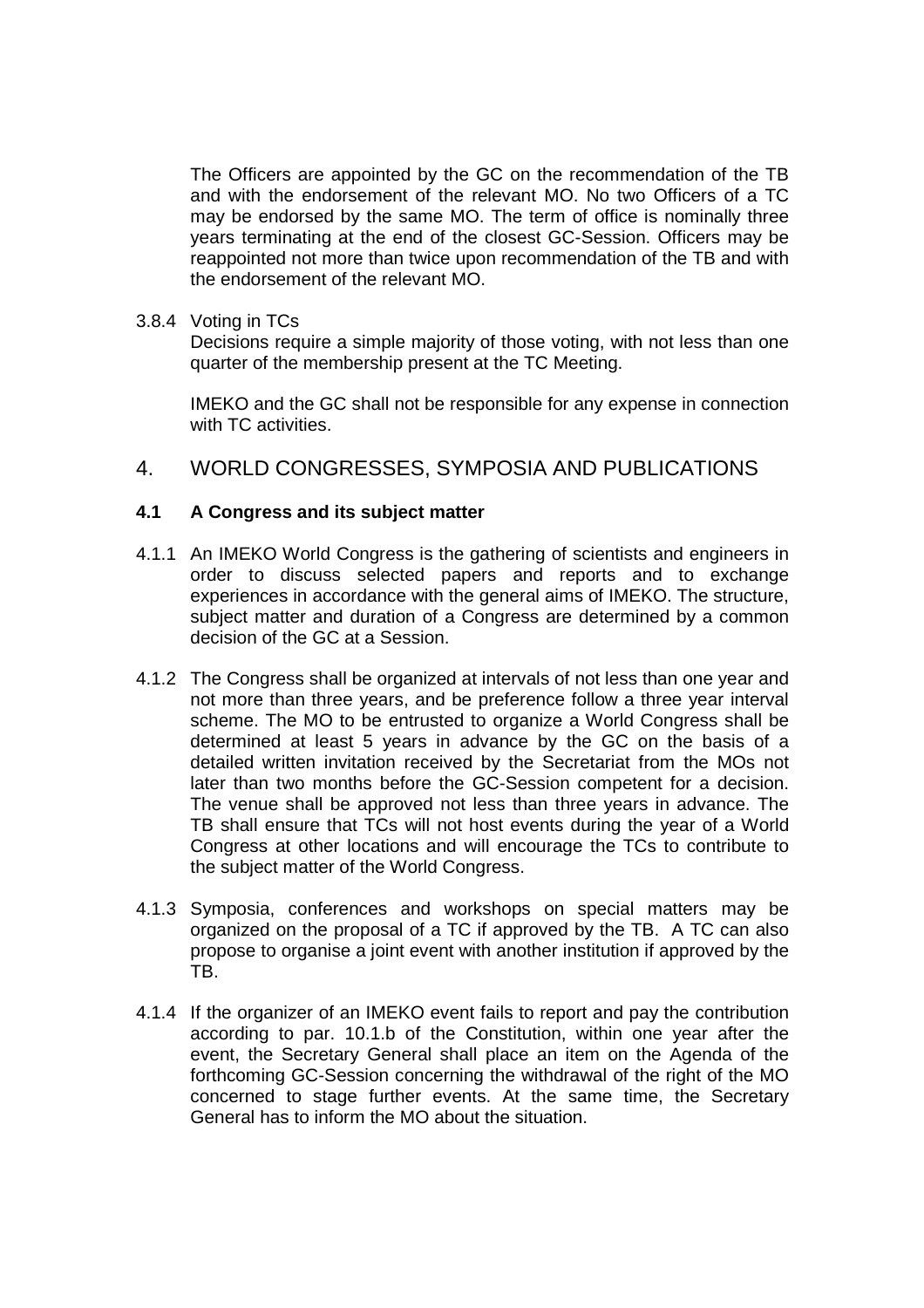#### 4.2 **Submission and acceptance of papers**

The procedure for submission, consideration and selection of papers for a World Congress will de determined by the GC. Each Member Organization is advised to carry out a preliminary selection of papers submitted by their experts; however, final acceptance of papers is affected by a common decision of the GC at a Plenary Session. Papers submitted from countries with no IMEKO Member Organization may also be accepted.

#### 4.3 **Organizing Committee (OC)**

After a decision has been made concerning the place of an IMEKO World Congress or other event, the host MO has to establish under its own responsibility an Organizing Committee entrusted with all organizing work to be done in the country concerned.

#### 4.4 **International Program Committee (IPC)**

The host MO to any scientific IMEKO event must see to it, that an International Program Committee shall be established. In case of a World Congress the TB, in case of a lesser event the competent TC (or TCs) must – through the Chair – give full assistance and approval in the setting up of a proper size IPC, having the necessary international composition. The IPC carries full responsibility for the proper shaping of the program and its international character.

#### 4.5 **Publications**

#### 4.5.1 ACTA IMEKO

The complete Proceedings of the IMEKO World Congresses shall be compiled and published as well as distributed under the title of ACTA IMEKO.

4.5.2 Regular or occasional technical or informative material (the IMEKO Bulletin or news regarding an event organized on a special problem) may also be published on a common decision of the GC.

#### 4.5.3 Journal "Measurement"

The Official IMEKO Journal "Measurement" is published by a commercial publisher on the basis of a contract, approved by the GC and signed by the President. The high scientific level of the Journal shall be assured by the Editorial Board nominated by the GC and supported by the TB.

- 4.5.4 Proceedings of conferences, symposia, workshops, etc. are to be published by the organizers or the host MO.
- 4.5.5 IMEKO holds the copyright for all its publications unless otherwise specified.